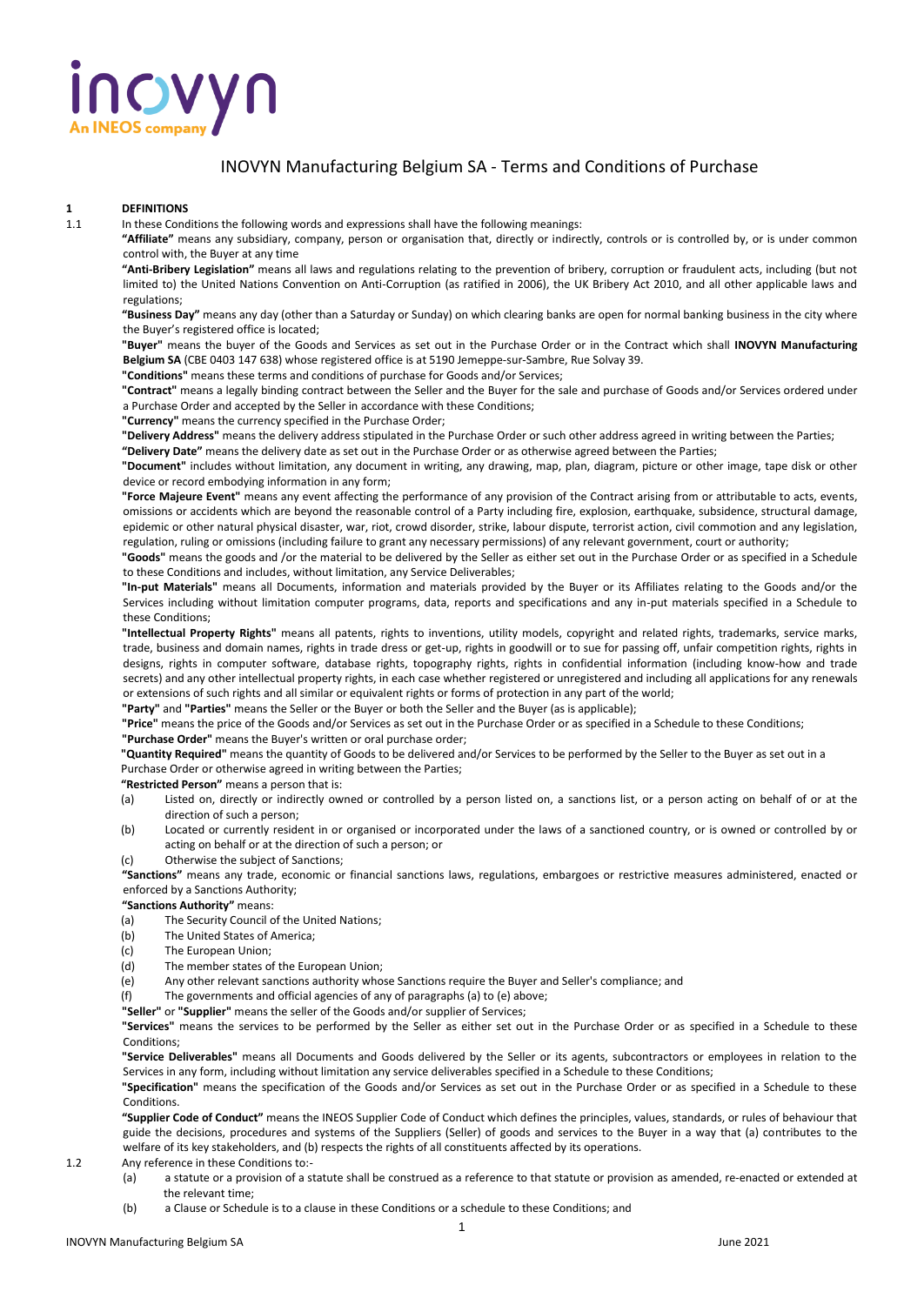# NOVYN

- (c) a person includes an individual, a firm, a corporation, an unincorporated association, a government, a state, an agency of government or state, and an association, partnership and joint venture (whether or not having a separate legal personality).
- 1.3 The headings in these Conditions are for convenience only and shall not affect their interpretation.
- 1.4 Where the context dictates, the singular shall include the plural and vice versa and any gender includes the other gender.
- 1.5 In the event of any inconsistency or conflict between the terms of these Conditions, the Purchase Order and the Schedules the following order of precedence shall apply:
	- (i) the Purchase Order;
	- (ii) the Schedules;
	- (iii) these Conditions.

## **2 BASIS OF PURCHASE**<br>**2.1 Each Purchase Order**

- Each Purchase Order constitutes a separate offer by the Buyer to purchase the Goods and/or Services subject to these Conditions and the Contract.
- 2.2 Provided the Buyer has not previously withdrawn the Purchase Order (which it may do at any time prior to acceptance, by written or oral notice to the Seller), the Purchase Order shall be deemed to be accepted on the occurrence of the earlier of:
	- (a) the issue by the Seller of an acknowledgement of the Purchase Order;
	- (b) notification by the Seller that the Goods are ready for delivery and/or Services are ready to be performed; or
	- (c) delivery of the Goods (or any part of the Goods) and/or performance of the Services (or any part of the Services);
	- and such occurrence shall create a Contract.
- 2.3 These Conditions shall apply to the Contract to the exclusion of all other terms and conditions including, but without limitation, any under which a quotation or invoice for the Goods and/or Services has been given to the Buyer or subject to which a Purchase Order has been accepted or purported to be accepted by the Seller.
- 2.4 The Purchase Order will automatically lapse unless unconditionally accepted by the Seller in writing within 30 days of its date. Should the Seller purport to accept the Buyer's Purchase Order after 30 days of its date, the Seller shall be deemed to be offering to sell the Goods and/or Services on the terms of these Conditions and any acceptance by the Buyer of the Seller's offer shall be subject to the terms of these Conditions.
- 2.5 Subject to clauses 2.6 and 2.8, no variation to the Purchase Order or these Conditions shall be binding unless agreed in writing between the authorised representatives of the Parties.
- 2.6 In the event of any queries, inaccuracies, typographical, clerical or other error or omission in the Purchase Order, the Buyer shall contact the Seller and such document shall be subject to correction without any liability on the part of the Buyer.
- 2.7 Any Purchase Order which has been accepted by the Seller pursuant to clause 2.2 may only be cancelled, postponed or varied by the Seller with the prior written consent of the Buyer.
- 2.8 The Buyer may at any time prior to delivery of all or part of the Goods and/or performance of all or part of the Services cancel or amend a Purchase Order by written notice to the Seller. If any change made by Buyer affects the delivery schedule or the purchase price, Seller shall notify Buyer in writing within ten (10) working days of Seller's receipt of the respective change, in absence whereof Seller's rights to adjustments to the delivery schedule and the purchase price shall be deemed to have been waived by Seller. If the Buyer cancels or amends a Purchase Order its total liability to the Seller shall be limited to payment to the Seller of all costs reasonably incurred by the Seller in fulfilling the Purchase Order up until the date of receipt of the written notice of cancellation or amendment, provided that such total liability shall not exceed an amount equal to the value of the Purchase Order. The Seller shall promptly provide to the Buyer written evidence of costs incurred or likely to be incurred as a result of receipt of a written notice of cancellation or amendment as reasonably requested by the Buyer.

# **3 SPECIFICATIONS, QUALITY, WARRANTIES AND REPRESENTATIONS**<br>**3.1** The Seller shall at all times provide the Goods and/or Services in

- The Seller shall at all times provide the Goods and/or Services in accordance with, and shall comply with, the terms of the Schedules to these Conditions. The Buyer shall at all times comply with the terms of the Schedules to these Conditions.
- 3.2 The Buyer is relying on the skill and judgment of the Seller in relation to the Goods and/or Services and without prejudice to any other terms set out in these Conditions, including but not limited to any terms implied by statute in favour of a buyer, the Seller represents, warrants and undertakes to the Buyer that the Goods and/or certificates and Document and/or Services shall:-
	- (a) comply with the Specification;
	- (b) be new, unless expressly agreed in writing by the Buyer, and shall be of the best quality and fit for the purpose expressly or impliedly made known to the Seller;
	- (c) be free from defects in design, materials and workmanship and shall conform and comply in every way with the Purchase Order, and any specifications, samples and any other descriptions or instructions issued by the Buyer (including without limitation the Specification);
	- (d) be made from high quality materials and by properly qualified skilled and experienced persons;
	- (e) be designed and manufactured so as to be safe and without risk to health or property when properly used;
	- (f) include all necessary information about the use of the Goods and/or Services and all instructions and warnings relating to the Goods and/or Services as may be necessary for the safe use of the Goods and/or Services and for the Buyer to comply with its obligations under all applicable health and safety legislation and regulations;
	- (g) comply with all relevant laws, regulations, orders, rules and codes of practice from time to time in force and obtain and maintain all necessary licences, authorisations and consents required to provide the Goods and/or Services;
	- (h) be marked in accordance with the Buyer's instructions and any applicable regulations or requirements of the transport carrier, and also be properly loaded, secured, stowed and carried so as to reach their destination in a safe, uncontaminated and undamaged condition; (i) not infringe any Intellectual Property Rights of any third party.
- 3.3 The Seller also represents, warrants and undertakes that:
	- (a) it has all the necessary competence to supply the Goods and/or Services in accordance with the Purchase Order;
	- (b) it is fully aware of the intended use of the Goods and/or Services by Buyer. Seller shall have the option to request information about the(se) intended use(s);
	- (c) it shall comply with all applicable regulations and other legal requirements concerning the manufacture, packaging and delivery of the Goods, the performance of the Services and the creation of the Service Deliverables;
	- (d) it has full title to the Goods and that the Goods shall be transferred to the Buyer with full title guarantee, free of all charges, licences, liens, mortgages and encumbrances; and
	- (e) the Services shall be performed with reasonable care and skill and in accordance with generally recognised commercial practices and standards in the industry for similar services.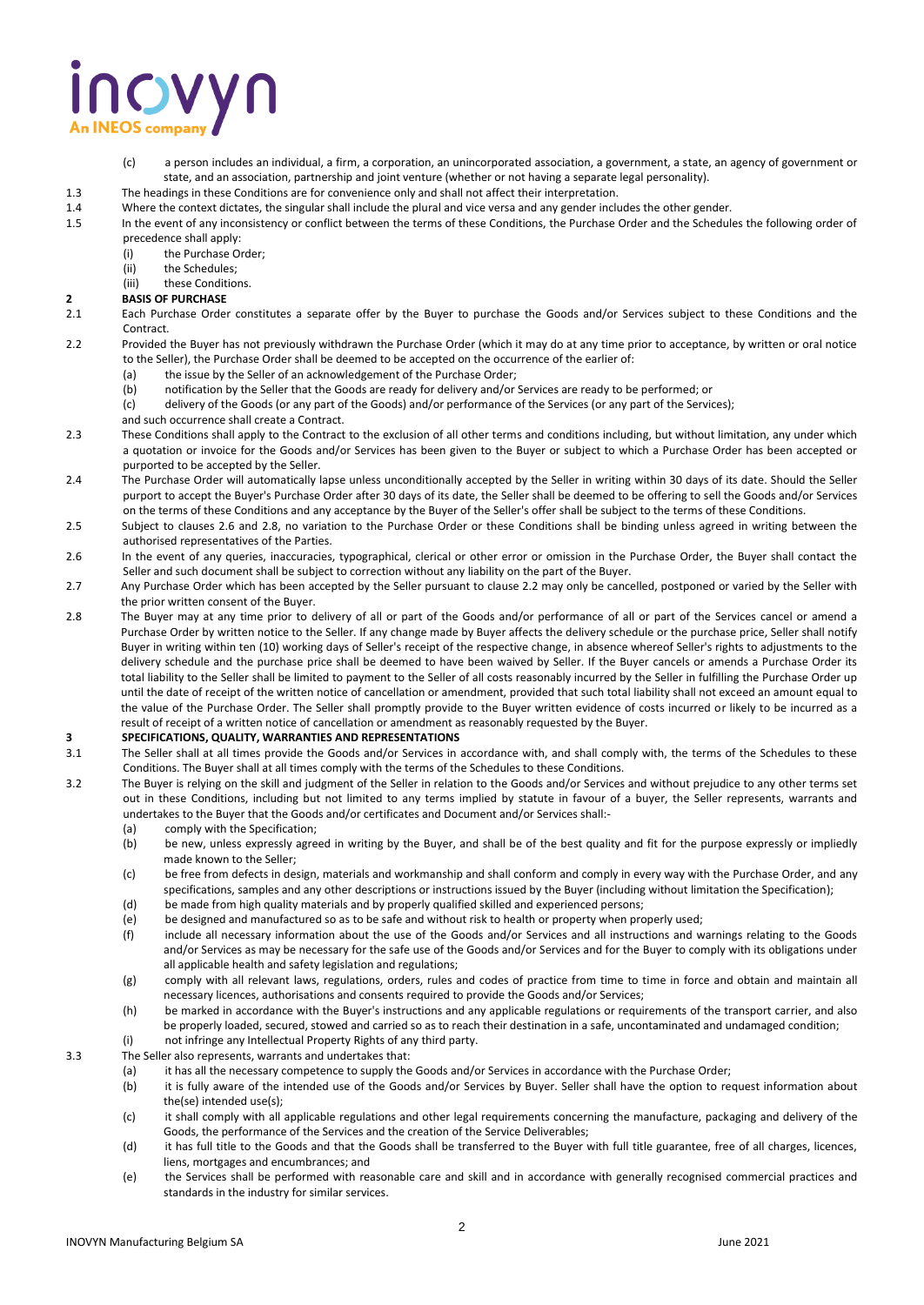# **NOVYN**

- 3.4 Without prejudice to any other express or implied right or remedy which the Buyer may have, if any of the Goods and/or Services are not supplied strictly in accordance with the Contract (including without limitation the Specification), the Buyer shall be entitled to avail itself of any one or more of the following remedies:
	- (a) to cancel the Contract (in whole or in part) but without liability of the Buyer to the Seller;
	- (b) to reject the Goods and/or Services (in whole or in part) and return the Goods to the Seller at the risk and cost of the Seller on the basis that if the Price has already been paid by the Buyer, a full refund of the Price of any Goods and/or Services so rejected shall be paid immediately by the Seller;
	- (c) to refuse to accept any further deliveries of the Goods and performance of the Services but without liability of the Buyer to the Seller;
	- (d) to require the Seller to carry out at the Seller's expense any work necessary to make the Goods and/or Services comply with the Contract;
	- (e) to carry out itself or through others at the Seller's expense any work necessary to make the Goods and/or Services comply with the Contract;
	- (f) to require the Seller to supply replacement Goods or re-perform the Services without delay in accordance with the Contract.

#### 3.5 Period of Guarantee

The period of the Seller's guarantees is specified in the Purchase Order. Unless stated otherwise in the Purchase Order the warranty period shall be twenty-four (24) months after the Delivery Date or from the date of receipt of the Services by Buyer.

In the event of remedies as indicated above in clause 3.4, the Seller shall bear all costs of making good the breach or defect. Such costs shall include, but are not limited to, the costs of re-engineering, procurement, transport of materials and the cost for "making good" of the Goods at the premises or elsewhere including the supply of replacement parts and the supervision thereof, re-testing and all re-commissioning costs. Any Goods and/or Services so rectified or replaced or corrected will benefit from a new guarantee period, starting from the date of rectification or replacement or the receipt of the corrected Services under the same conditions indicated above.

3.6 Performance Guarantee(s)

Performance guarantees shall be demonstrated in accordance with the terms and conditions of the Purchase Order. Seller guarantees that the performances of the supplied Goods and/or Services are fully in accordance with the process and technical requirements and data sheets which are part of the Purchase Order, with applicable health, safety and environment regulations and with specifications laid down by usage and industry best practices.

- 3.7 The Buyer and/or the Buyer's employees, agents and representatives shall be permitted to inspect and test the Goods at any time prior to delivery (including without limitation during manufacture, processing, storage, loading and unloading, whether at the premises of the Seller or any third party) and the Seller shall provide the Buyer with all facilities reasonably required for such inspection and testing.
- 3.8 Without prejudice to its other rights and remedies the Buyer may have whether in law or otherwise, if as a result of inspection or testing pursuant to clause 3.7 the Buyer is not satisfied that the Goods will comply in all respects with the Contract, the Buyer shall be entitled to any one or more of the remedies described within clause 3.4.

# **4 DELIVERY OF GOODS AND PERFORMANCE OF SERVICES**

- Save as otherwise provided in a Schedule, the Seller shall deliver the Goods to the Buyer and/or perform the Services in accordance with the Delivery Date and if no date is agreed Delivery of the Goods and/or performance of the Services will take place within 7 days of the date of the Purchase Order, unless otherwise agreed in writing between the Seller and the Buyer.
- 4.2 Delivery of Goods shall be deemed to be made on the earliest occurrence of:
	- (a) delivery of the Goods by the Seller or by a third party carrier engaged by the Seller to the Buyer at the Delivery Address; or
		- (b) collection of the Goods by the Buyer or a third party carrier engaged by the Buyer from the Seller.
- 4.3 The Seller shall supply the Buyer in good time with any instructions or other information required to enable the Buyer to accept delivery of the Goods and/or receive the Services.
- 4.4 Goods supplied by Seller shall be suitably packed and protected against corrosion and any damage during transportation to and storage at point of storage or delivery provided in the Purchase Order.
	- Seller shall strictly comply with any specific packing requirement specified in the Purchase Order.

Detailed storage and handling instructions shall be given by Seller in due time and at latest with the general documentation to be supplied by Seller before shipment. A copy of these instructions shall accompany the Goods. Seller shall deliver the Goods to the specified point of delivery and shall be responsible for all aspects of handling and transportation to the specified point of delivery, unless otherwise provided in the Purchase Order.

4.5 The Parties hereto recognise that on-time deliveries are very important for Buyer in managing its operation.

#### **5 PRICES AND PAYMENT**

- 5.1 The Price is:<br>(a) exc
	- exclusive of all applicable value added tax (which shall be payable by the Buyer subject to receipt of a valid VAT invoice); and
	- (b) inclusive of all charges for shipping, carriage, insurance and delivery of the Goods and/or Services and any duties, imposts or levies other than value added tax;
	- unless otherwise agreed in writing between the Parties;
- 5.2 Unless otherwise agreed in writing between the Parties, the Seller shall be entitled to invoice the Buyer on or at any time after delivery of the Goods and/or completion of the Services but not before delivery of the Goods and/or completion of the Services, and each invoice shall quote the number of the Purchase Order and any applicable value added tax.
- 5.3 Unless otherwise agreed in writing between the Parties and to the extent that is permitted by the law, the Buyer shall pay the Price in the Currency 63 days from end of month of invoice or, if later, after acceptance of the Goods by the Buyer.
- 5.4 Payment shall be effected as agreed in writing between the Parties.
- 5.5 The Buyer shall be entitled to offset against its claims and/or withhold payment if the Goods and/or Services do not comply with the Specification or otherwise fail to conform with this Contract subject to notifying the Seller without undue delay of any non-conformity upon the Buyer's knowledge.
- 5.6 No increase in the Price may be made (whether on account of increased material, labour or transport costs, fluctuation in rates of exchange or otherwise) without the prior written consent of the Buyer.
- **6 RISK AND PROPERTY**
- 6.1 Until delivery of the Goods to the Buyer in accordance with clause 4.2, the Goods shall be at the risk of the Seller.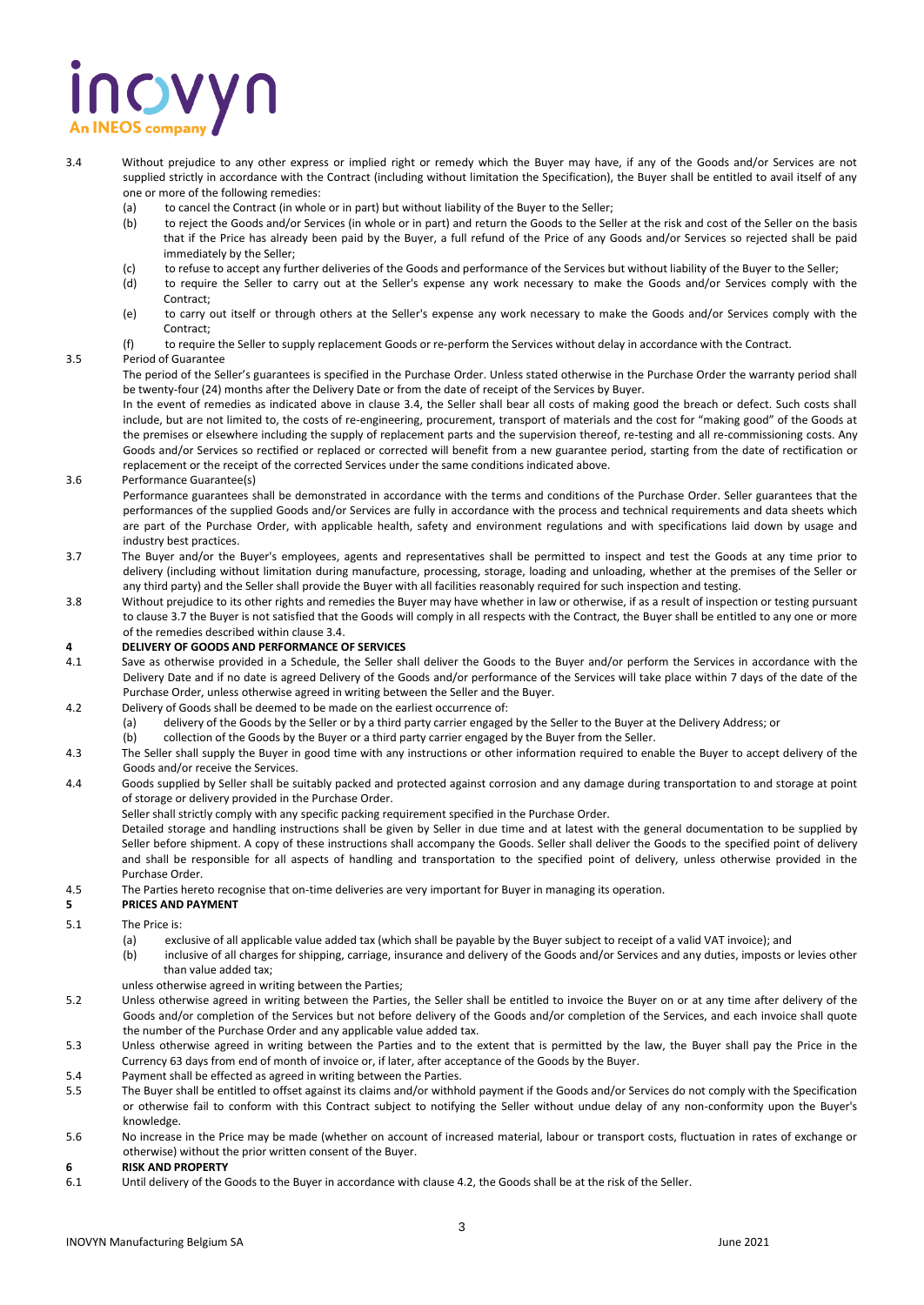# inovyn

6.2 The title in the Goods shall pass to the Buyer upon delivery in accordance with clause 4.2, unless total or partial payment for the Goods is made prior to delivery, in which event title shall pass to the Buyer once such payment has been made. In the event that total or partial payment is made prior to delivery of the Goods, the Seller must appropriate the Goods to this Contract immediately upon such payment.

#### **7 FORCE MAJEURE**

- 7.1 Neither Party shall be liable to the other or be deemed to be in breach of the Contract by reason of any delay in performing, or any failure to perform, any of its obligations in relation to a Contract or these Conditions if the delay or failure is due to a Force Majeure Event.
- 7.2 If the Seller is or anticipates that it will be prevented or hindered from delivering the Goods or performing and/or completing the Services by the Delivery Date due to a Force Majeure Event, then the Seller shall notify the Buyer immediately and the Buyer shall be entitled to cancel or suspend the Contract without liability if it reasonably believes that delivery of the Goods and/or performance of the Services shall not be completed within 7 days of the due Delivery Date with immediate effect by giving notice in writing to the Seller.
- 7.3 In the event of suspension pursuant to Clause 7.2, the Buyer shall be relieved of its obligations for the period of such suspension including but not limited to the payment of any part of the Price due during the period of suspension.
- 7.4 In the event of cancellation or suspension of the Contract pursuant to Clause 7.2, the Seller shall repay to the Buyer that part of the Price paid (if any) in respect of any period or periods affected by such cancellation or suspension apportioned on a basis which shall be fairly and reasonably attributable to such cancellation or suspension.

#### **8 DEFAULT AND TERMINATION OF THE CONTRACT**

- 8.1 Either Party shall be entitled to terminate the Contract immediately upon the occurrence of any of the following:
	- (a) the other Party being in material breach of any term of these Conditions or the Contract and such breach not being capable of remedy;
		- (b) the other Party being in material breach of any term of these Conditions or the Contract and failing to remedy such breach within 28 days of receipt of written notice specifying the breach and requiring it to be remedied;
		- (c) the other Party (being an individual or firm) becomes bankrupt or goes into sequestration, or (being a partnership) is wound up by the court or becomes bankrupt or goes into partnership administration or sequestration, or (being a body corporate) is wound up by the court or is voluntarily wound up by reason of its inability to pay its debts or an administrator or receiver is appointed of any part or all of its income or assets and in any case if the other Party enters into any informal or voluntary arrangement (whether or not in accordance with the Insolvency Act 1986) with or for the benefit of the general body of creditors of the individual, the partnership or the body corporate, or the other Party ceases or threatens to cease, to carry on business; or
	- (d) the other Party suffering the equivalent or any similar or analogous event in (c) (above) in any jurisdiction.
- 8.2 Without prejudice to any of its other rights or remedies, the Buyer shall have the right to terminate the Contract immediately without any liability of the Buyer to the Seller:
	- (a) if the Seller fails to deliver the Goods and/or complete performance of the Services on the Delivery Date and such failure is not remedied by delivery and/or performance (as appropriate) within 7 days of receipt of a written notice specifying the non-delivery and/or nonperformance and requiring the Goods to be delivered and/or the Services to be performed; or
	- (b) if the Goods and/or the Services do not comply with the Contract; or
	- (c) if, in the Buyer's reasonable opinion, the Seller's or its sub-contractors' safety performance is unacceptable and after having been notified in writing by the Buyer, the Seller fails to provide an improvement plan acceptable to the Buyer within 7 (seven) days, or, having provided an acceptable plan, the Seller's safety performance is not remedied within a time frame agreed by the Buyer; or
	- (d) if, whilst working on Buyer's site/s or on behalf of Buyer on a third party site, the Seller and any contractors and subcontractors working for the Seller fail to follow any Safety, Health & Environment (SHE) site rules or suffers a significant SHE incident; or

#### if the Seller fails to comply with the SHE clause 11.

#### **9 CONFIDENTIALITY AND THE BUYER'S PROPERTY**

- 9.1 Each Party hereby undertakes not at any time to divulge any of the terms of the Contract or use any information in relation to the other Party's business or any other information received from the other Party in relation to the Contract of a confidential or proprietary nature other than for the purposes expressly envisaged by these Conditions provided that the Buyer can divulge such information to any party to whom it assigns or transfers all or part of this Contract.
- 9.2 All In-put Materials and all other materials, equipment and tools, drawings, specifications and data supplied by or on behalf of the Buyer to the Seller shall, at all times, be and remain the exclusive property of the Buyer, but shall be held by the Seller in safe custody at its own risk and maintained and kept in good condition by the Seller until returned to the Buyer. They shall not be disposed of or used other than in accordance with the Buyer's written instructions and authorisation and shall be returned to the Buyer immediately upon termination of the Contract.
- 9.3 The Parties shall meet the requirements of any applicable legislation in relation to the protection of information regarding identifiable individuals ("Personal Data"), including the General Data Protection Regulation 2016/679. The Parties agree that Personal Data shall be considered as Confidential Information for the purpose of these Conditions.

#### **10 INDEMNITIES**

- 10.1 Without prejudice to any of the Buyer's rights under any condition, warranty or other term expressed or implied in these Conditions or by statute or by common law, the Seller shall be liable to the Buyer for and shall indemnify and keep the Buyer indemnified against any and all liabilities, claims, actions, demands, expenses, costs (including but not limited to legal costs and other professional costs), proceedings, losses (including but not limited to loss of profit) or damage:
	- (a) caused by breach of any clause of the Conditions, the Schedule or the Purchase Order;
	- (b) caused by a breach of any warranty given by the Seller to the Buyer in connection with the Goods and/or Services;
	- (c) caused by any delays, defaults, non-deliveries (including but not limited to non-delivery of the Quantity Required) or non-performance (in whole or in part) arising other than as a result of negligence on the part of the Buyer; and
	- (d) incurred by the Buyer in connection with any alleged or actual infringement of any third party's Intellectual Property Rights or other rights arising out of the use or supply of the Goods and/or the Services.

#### **11 SAFETY- HEALTH - ENVIRONMENT (SHE)**

Seller undertakes to comply, and to ensure that its personnel and the personnel of its contractors comply, with all laws, rules and regulations with respect to health, safety and environment applicable to (i) the manufacture of the Goods, (ii), any substance or component used to manufacture the Goods (iii) the delivery of the Goods, and (iv) the performance of Services under the Purchase Order.

In the event Services are performed on Buyer's premises under the control and/or supervision of Seller, Seller undertakes to comply with all rules and regulations with respect to health, safety and environment in force at the premises, as well as with Buyer's internal rules (such as, but not limited to security instructions, administrative rules and general conditions of performance applying at the premises). Buyer has the right to take at Seller's cost all necessary measures and to terminate the Contract without any indemnity as set forth in Clause 8.2.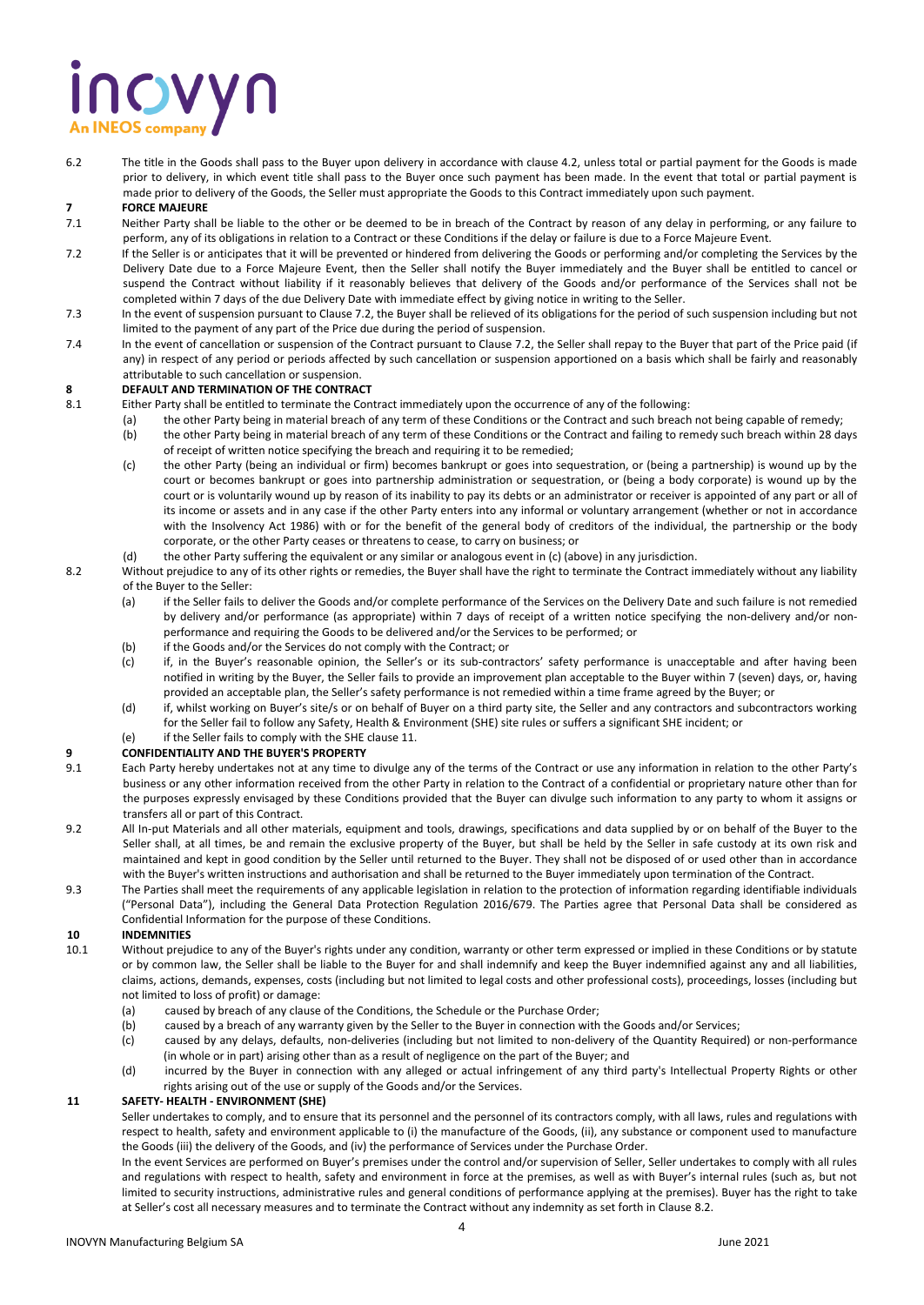# inovyn **An INEOS compa**

### **12 INSURANCE**

### 12.1 Seller's insurance<br>12.1.1 List of insurances

#### 12.1.1 List of insurances

Without prejudice to the provisions of clause 10, Seller shall at its own expense arrange for insurance to cover any foreseeable risk, included but not limited to:

12.1.1.1 Third Party Liability Insurance

Seller shall maintain public and product liability / completed operation insurance covering damages caused by Seller to Buyer's personnel and properties and to third parties. The policy shall provide cover of at least EUR 7.5 million per occurrence and not less than EUR 20 million in total for personal injury, damage to property (including damage to the Buyer's installations / equipment which are the object of the Purchase Order) and non-material losses, and shall include a waiver of subrogation against the Buyer and its personnel.

#### 12.1.1.2 Professional Indemnity Insurance

Seller shall maintain a Professional Indemnity Insurance covering damages caused by it to third parties including the Buyer that result from its activities. The policy shall provide cover of at least EUR 7.5 million per occurrence and not less than EUR 20 million in total for personal injury and damage to property including non-material losses, and shall include a waiver of subrogation against the Buyer and its personnel.

12.1.1.3 Workmen's Compensation and Buyer's Liability

Buyer shall not be liable for damages or compensation payable to any workman or other person in the employment of Seller or any subcontractor other than death or injury resulting from any act or default of Buyer, its personnel or its agents. Seller shall indemnify and keep indemnified Buyer against all such damages and compensation, other than those for which Buyer is liable as aforesaid, and against all claims, proceedings, damages, costs, charges and expenses whatsoever in respect thereof.

#### 12.1.2 Evidence and adequacy of insurances

Seller shall ensure the adequacy of the insurance at all times in accordance with the terms of these Conditions and shall, upon request, produce appropriate insurance certificates.

#### 12.1.3 Failure to insure

If Seller fails to subscribe to and keep in force any of the insurances required:

Buyer may subscribe and keep in force any such insurances and pay any premium as may be necessary for that purpose and deduct the amount so paid from any payment due or to become due to Seller, or recover the same as a debt due by Seller.

### **13 SANCTIONS**<br>**13.1 The Seller co**

- The Seller confirms that neither it nor any of its subsidiaries, nor any directors or officers of its subsidiaries:
	- (a) is a Restricted Person;
		- (b) save as disclosed to the other Party, is in breach of any Sanctions;
		- (c) has engaged or is engaging, directly or indirectly, in any trade, business or other activities with or for the benefit of any Restricted Person that would reasonably be expected to result in the other Party being in breach of Sanctions or which is in breach of any Sanctions;
		- (d) will directly or indirectly use, lend, contribute or otherwise make available all or any part of the Goods: (i) for any trade, business or other activities of, with or involving, or for the benefit of, any person or entity that is subject to Sanctions, or owned or controlled or acting on behalf of a person or entity that is the subject of Sanctions; or (ii) in any other manner that would reasonably be expected to result in the Buyer being in breach of any Sanctions or becoming the
			- subject of Sanctions.
- 13.2 The Seller confirms that it will comply with all Sanctions.
- 13.3 The Seller shall not engage in any conduct which would reasonably cause it or the Buyer to become the subject of Sanctions.
- 13.4 The Seller shall, to the extent permitted by law, promptly upon becoming aware of them supply to the Buyer details of any claim, action, suit, proceeding or investigation against it with respect to Sanctions by a Sanctions Authority.
- 13.5 Without affecting any other right or remedy available to it, the Buyer may at its sole discretion terminate the Contract with immediate effect by giving notice to the Seller if:
	- (a) the Seller commits a breach of this clause 13 which breach is irremediable or (if such breach is remediable) fails to remedy that breach within a period of 14 days after being notified to do so; or
	- (b) the Contract would, or in the Buyer's reasonable opinion would, result in a breach by the Parties or any of their subsidiaries in respect of Sanctions.
- 13.6 The Buyer will not be liable for any loss, damage, cost or expense suffered by the Seller by reason of the Buyer's terminating the Contract pursuant to clause 13.
- 13.7 The Seller will be liable for all loss, damage, cost or expense suffered by the Buyer by reason of the Buyer's terminating the Contract pursuant to clause 13.
- 13.8 The Buyer is permitted to disclose to any relevant Sanctions Authority such documentation or information as may be required.
- 13.9 The Parties will cooperate as necessary and without unreasonable delay to provide any documentation or information as may be required by any relevant Sanctions Authority.
- 13.10 Where required by the Buyer, the Seller shall at its own cost ensure that it complies with all Sanctions.

# **14 ANTI-BRIBERY LEGISLATION**

- The Seller shall, and shall procure that its directors, officers, agents, sub-contractors, Affiliates and employees shall, whether directly or indirectly in connection with these Conditions or this Contract:
	- (a) not commit any act or omission which causes or could cause either of the Parties to breach, or commit an offence under, any Anti-Bribery Legislation; and
	- (b) comply with all applicable Anti-Bribery Legislation.
- 14.2 The Seller shall promptly notify the Buyer of:
	- (a) any claim, proceeding, formal notice or investigation with respect to Anti-Bribery Legislation, whether directly or indirectly in connection with these Conditions or this Contract and
	- (b) any breach of this clause
- 14.3 If the Seller breaches clause 14.1 or clause 14.2:
	- (a) without affecting any other right or remedy available to it, the Buyer may at its sole discretion terminate the Contract with immediate effect by giving notice to the Seller; and
	- (b) without prejudice to the Buyer's other rights and remedies, the Seller shall indemnify and keep the Buyer indemnified from and against all liabilities, direct, indirect and consequential losses, damages, claims, proceedings and legal costs, judgments and expenses which the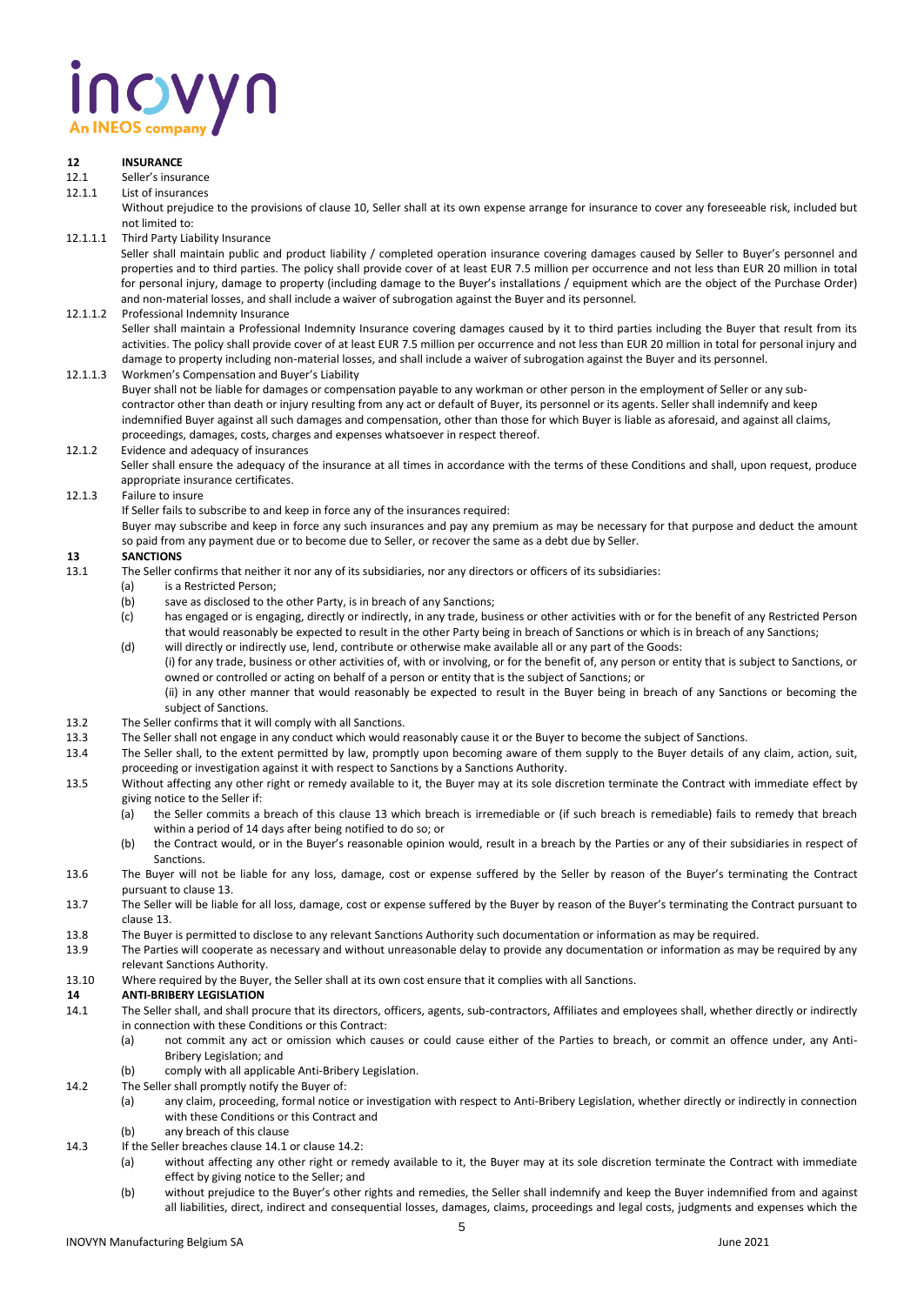# novyn

Buyer incurs or suffers directly or indirectly in any way as a result of any breach by the Seller of any of its obligations under this clause 14 of this Contract, including without limitation, the costs of purchasing the Goods from a person or entity other than the Seller.

#### **15 ANTI SLAVERY LEGISLATION**

- 15.1 The Seller undertakes, warrants and represents that:
	- (a) neither the Seller nor any of its officers, employees, agents or subcontractors:
		- (i) has committed an offence related to slavery, child labour or people trafficking (an "SCLPT Offence"); or
			- (ii) has been notified that it is subject to an investigation relating to an alleged SCLPT Offence or prosecution under a law aimed at preventing any such offence; or
		- (iii) is aware if any circumstances within its supply chain that could give rise to an investigation relating to an alleged SCLPT Offence or prosecution under a relevant law;
	- (b) it shall comply with all applicable anti-slavery, child labour and human trafficking laws, statutes, regulations and codes from time to time in force.
- 15.2 The Seller shall indemnify INOVYN against any losses, liabilities, damages, costs (including but not limited to legal fees), expenses, fines and penalties incurred by or awarded against INOVYN as a result of any breach of this clause by the Seller.
- 15.3 Any breach of this clause by the Seller shall be deemed a material breach of this Agreement and shall entitle INOVYN to terminate or suspend this Agreement at its discretion and for cause and without compensation to the Seller, but without prejudice to any other remedies that may be available to INOVYN in respect of such breach.

#### **16 SUPPLIER CODE OF CONDUCT**

Seller acknowledges that it has read and understood the requirements of the Supplier Code of Conduct ("SCoC"), and agrees to comply, and ensures its employees, subsidiaries, affiliates, subcontractors, agents and any other business partners whose activities relate to the Seller's business with the Buyer pursuant to these Conditions / this Agreement comply, with the principles and standards set forth in the SCoC. The SCoC sets out the applicable minimum standards. The current version of the SCoC can be viewed along with these Conditions / this Agreement on our website. The Buyer shall have the right to reasonably amend the SCoC in the event of any changes in legal, administrative or institutional requirements, jurisprudence or ethical business principles. In such event, the Buyer expects the Seller to accept such reasonable changes.

#### **17 REACH COMPLIANCE**

Seller expressly undertakes that all chemical substances contained in the Goods and/or materials supplied (including substances which Seller imports or does not make) comply in all respects with the provisions of the European Regulation (EC) N°1907/2006 of the European Parliament and of the Council of 18 December 2006 concerning the registration, evaluation, authorization and restriction of chemicals entered into force on June 1st 2007 ("the REACH Regulation"), including, if and when applicable, submitted for (i) registration to the European Chemicals Agency according to statutory registration deadlines and (ii) the European Regulation (EC) n° 1272/2008, concerning the Classification, Labelling and Packaging entered into force on 20th January, 2009 (the "CLP Regulation").

#### **18 COSTS AND EXPENSES**

Each Party shall be responsible for all the costs and expenses incurred by it in connection with and incidental to the preparation and completion of each Contract.

#### **19 RELATIONSHIP OF PARTIES**

Nothing in these Conditions or any document referred to in it or any arrangement contemplated by the Parties shall be construed as creating a partnership or joint venture between the Parties for any purpose and neither Party shall have the power or authority to bind the other Party or impose any obligations on it for the benefit of any third party.

#### **20 AMENDMENTS AND VARIATIONS**

Subject to clauses 2.6 and 2.8, no variation or amendments to the Contract or these Conditions shall be binding unless agreed in writing by an authorised representative of the Buyer.

#### **21 WAIVERS**

No delay in exercising or failure to exercise any of the rights of either Party arising from or in connection with the Contract or these Conditions shall operate as a waiver or release of that right. Any such waiver or release must be specifically granted in writing signed by the Party granting it.

#### **22 ASSIGNMENT**

- 22.1 The Buyer shall be entitled to perform any of the obligations undertaken by it and to exercise any of the rights granted to it under the Contract or these Conditions through any Affiliate and any act or omission of such Affiliate shall for the purposes of the Contract be deemed to be an act or omission of the Buyer.
- 22.2 Any Affiliate of the Buyer may utilise the Goods and the Services and the Buyer is permitted to purchase any Goods and Services from the Seller on behalf of an Affiliate of the Buyer.
- 22.3 The Buyer may at any time assign or transfer (in whole or in part) any of its rights and/or obligations under the Contract or these Conditions. The Seller may not assign, sub-contract, sub-license or otherwise dispose of any of its rights and/or obligations arising from the Contract or these Conditions without the prior written consent of the Buyer (such consent not to be unreasonably withheld or delayed).
- 22.4 If required to do so to give legal effect to any permitted assignment pursuant to the provisions of clause 22.3, the Parties shall enter into a novation agreement and shall use all reasonable endeavours to procure that the assignee or transferee enters into such novation agreement.

#### **23 SEVERABILITY**

If any term, clause, condition or part of the Contract is found by any court, tribunal, administrative body or authority of competent jurisdiction to be illegal, invalid or unenforceable then that provision shall, to the extent required, be severed from the Contract and shall be ineffective without, as far as is possible, modifying any other provision or part of the Contract and this shall not affect any other provisions of the Contract which shall remain in full force and effect.

#### **24 DISPUTE RESOLUTION**

- 24.1 The Parties shall use their best efforts to negotiate in good faith and settle any dispute that may arise out of or relate to these Conditions or the Contract or any breach thereof. If any such dispute cannot be settled amicably through ordinary negotiation between appropriate representatives of the Parties, the dispute shall be dealt with using the escalation procedure set out in this clause 24.
- 24.2 The dispute shall be referred by either Party to the chief executives of each of the Parties and they or their nominees shall meet in good faith in order to try and resolve the dispute. If the dispute or difference is not resolved as a result of such meeting either Party may (at such meeting or within 14 calendar days of its conclusion or after the expiry of 28 days following the date of referral to the chief executives) commence proceedings in accordance with clause 27.